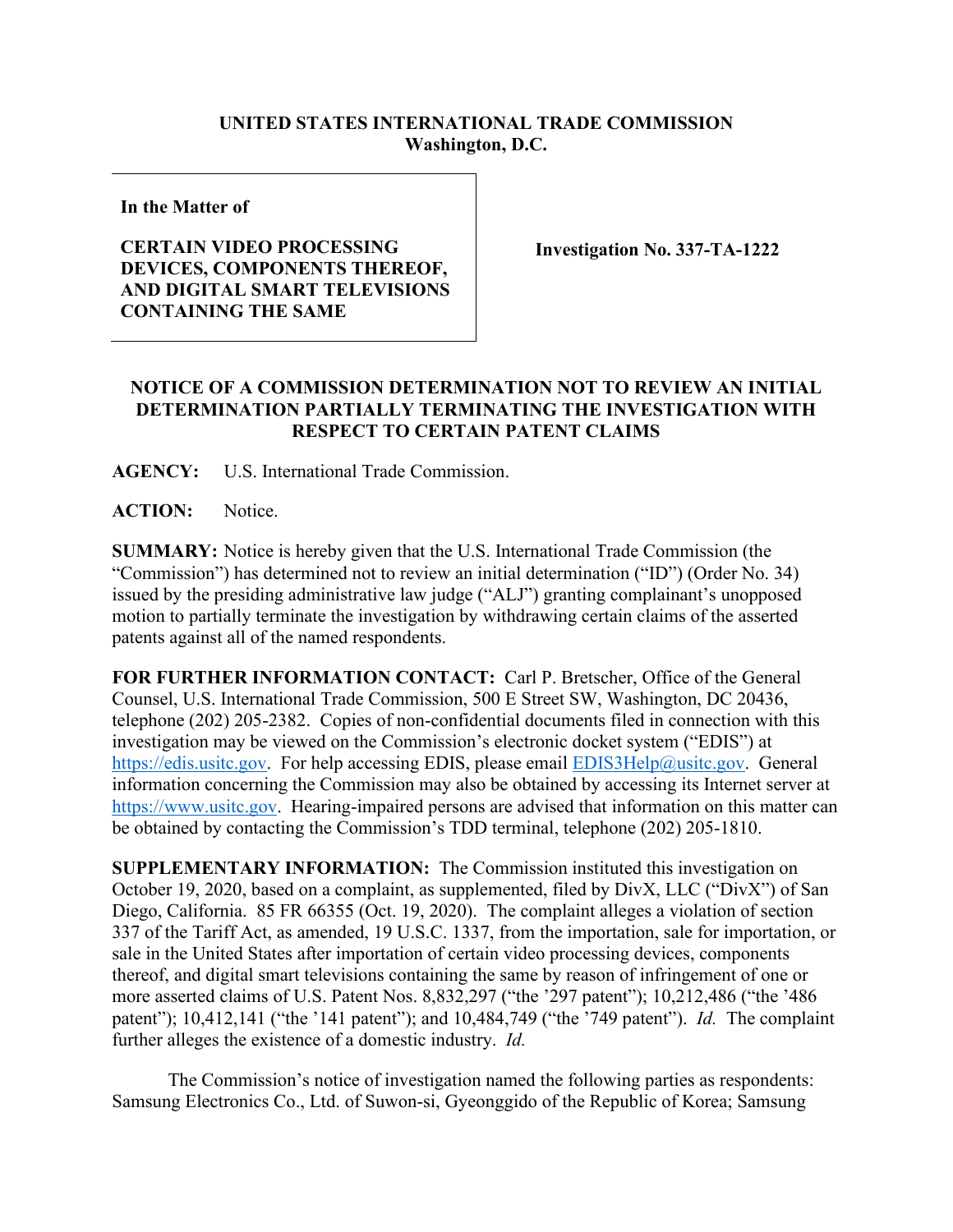Electronics HCMC CE Complex Co. of Ho Chi Minh City, Vietnam; Samsung Electronics America, Inc. of Ridgefield Park, New Jersey; LG Electronics Inc. of Seoul, Republic of Korea; LG Electronics USA, Inc. of Englewood Cliffs, New Jersey; TCL Corporation of Huizhou, Guangdong, China; TCL Technology Group Corp. of Huizhou, Guangdong, China; TCL Electronics Holdings Ltd. of Shenzhen, Guangdong, China; TTE Technology, Inc. of Corona, California; Shenzhen TCL New Technologies Co. of Shenzhen, Guangdong, China; TCL King Electrical Appliances (Huizhou) Co., Ltd. of Huizhou, Guangdong, China; TCL MOKA International Ltd. of New Territories, Hong Kong (SAR); TCL Smart Device (Vietnam) Co., Ltd. of Binh Duong Province, Vietnam; MediaTek, Inc. of Hsinchu City, Taiwan; MediaTek USA Inc. of San Jose, California; and MStar Semiconductor, Inc. of Hsinchu Hsien, Taiwan (collectively, "the MediaTek Respondents"); and RealTek Semiconductor Corp. of Hsinchu Science Park, Hsinchu, Taiwan (all respondents are collectively referred to as "Respondents"). *Id.* at 66356. The Office of Unfair Import Investigations was not named as a party to this investigation. *Id.*

On February 1, 2021, the Commission partially terminated the investigation as to claims 18-29 and 32-39 of the '297 patent, claims 15-19 and 21-25 of the '486 patent, claims 20-22 and 26-30 of the '141 patent, and claims 10-18 of the '749 patent with respect to all named Respondents. Order No. 25 (Jan. 15, 2021), *unreviewed by* Comm'n Notice (Feb. 1, 2021). On March 12, 2021, the Commission partially terminated the investigation as to the MediaTek Respondents based on a settlement agreement. Order No. 37 (Feb. 22, 2021), *unreviewed by* Comm'n Notice (Mar. 12, 2021).

On February 17, 2021, DivX filed an unopposed motion to partially terminate the investigation by withdrawing claims 7-8 and 16-17 of the '297 patent with respect to all named Respondents.

On February 19, 2021, the ALJ issued the subject ID (Order No. 34) granting DivX's unopposed motion. Order No. 34 at 1 (Feb. 19, 2021). The subject ID finds that DivX's unopposed motion complies with the requirements of Commission Rule 210.21(a) (19 CFR 210.21(a)) in that there are no other agreements, oral or written, express or implied, between the parties regarding the subject matter of the investigation. *Id.* at 2. The subject ID further finds no extraordinary circumstances that would warrant denial of DivX's unopposed motion, which serves to narrow the scope of the investigation and simplify the issues before the ALJ. Id.

No petition for review of the subject ID was filed.

The Commission has determined not to review the subject ID. The following claims are hereby terminated from this investigation: claims 7-8 and 16-17 of the '297 patent.

The Commission voted to approve this determination on March 15, 2021.